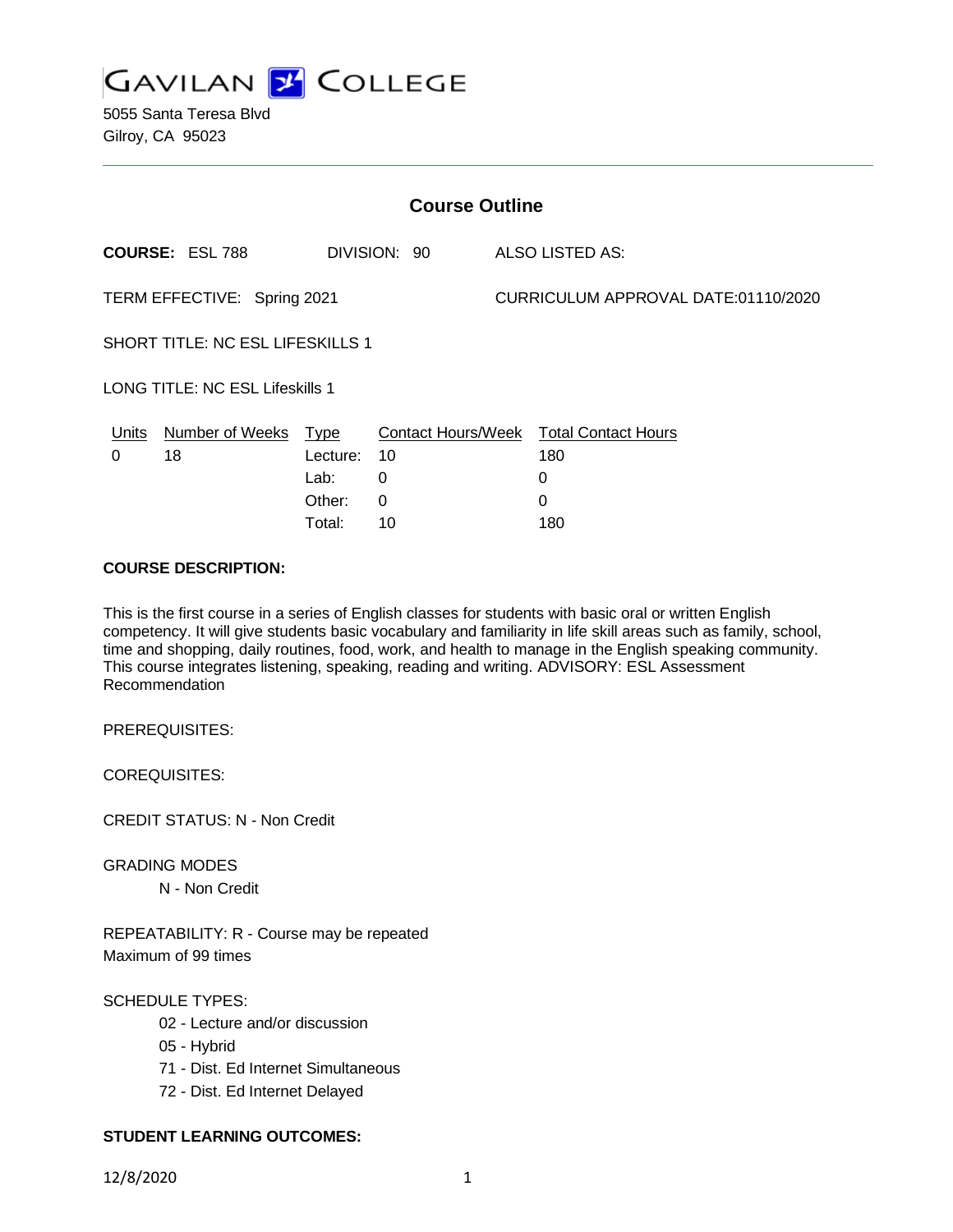1. Ask and answer simple questions about issues that affect people's daily lives (for example: personal information, family, school, time, weather, community, shopping, daily routines, food, work, travel, health). Measure of assessment: Small/large group discussion, pair activities, oral interviews.

Semester/Year assessed, or planned Semester/Year of assessment: Spring 2021

2. Read and demonstrate a basic understanding of signs, ads, labels, maps and simple paragraphs within the context of the lifeskills topics covered.

Measure of assessment: Textbook assignments, tests.

Semester/Year assessed, or planned Semester/Year of assessment: Spring 2021

3. Make affirmative and negative statements and questions, in oral and written form, using the simple present, present continuous, future, and past tenses within the context of the lifeskills topics covered. Measure of assessment: Small/large group discussion, pair activities, oral interviews, textbook assignments, written work, tests.

Semester/Year assessed, or planned Semester/Year of assessment: Spring 2021

# **CONTENT, STUDENT PERFORMANCE OBJECTIVES, OUT-OF-CLASS ASSIGNMENTS**

Curriculum Approval Date:01110/2020 - **DE MODIFICATION ONLY**

Out-of-Class Assignments: Written textbook assignments; assigned readings; oral practice; vocabulary memorization; online practice.

#### 16 Hours

Content: Personal Information: The student will begin by learning to use basic greetings, make introductions, and give personal information (name, gender, age, marital status, address, phone number, country of origin, occupation, etc.). Classroom vocabulary will be introduced and reinforced to enable simple in-class communication in English. Numbers and the English alphabet will be introduced.

Student Performance Objectives (SPO): Students will be able to greet one another, introduce themselves and give personal information, both orally and in written form. They will be able to use subject pronouns and the simple present form of "be" in spoken and written form.

#### 14 Hours

Content: Family: The student will learn vocabulary related to the topic of the family, such as the names and relationships of family members. In talking about his/her family, the student will learn adjectives to better describe people. Communication will focus on being able to discuss his/her family.

Student Performance Objectives (SPO): Students will be able to name, identify and describe family members. They will be able to use the simple present of the verb BE, possessive adjectives, and possessive nouns in spoken and written form.

#### 14 Hours

Content: School: The student will learn vocabulary related to the topic of school such as the names of school buildings and classroom objects. In talking about school activities, the student will learn to ask for the location of objects and buildings using ?there is/are? and prepositions of place. Communication will focus on being able to identify and locate objects and buildings at a school.

Student Performance Objectives (SPO): Students will be able to name school facilities, objects and furniture. They will be able to discuss school activities. They will also be able to ask for and give directions at school using "there is/are" and prepositions of place.

#### 7 Hours

Content: Time: The student will learn vocabulary related to the topic of time and will practice telling time. The student will learn to identify days, months, years, dates, and holidays using cardinal and ordinal numbers. Communication will focus on being able to ask and answer questions about time in different contexts using the BE verb.

Student Performance Objectives (SPO): The students will be able to tell time and give the date in English using the verb BE.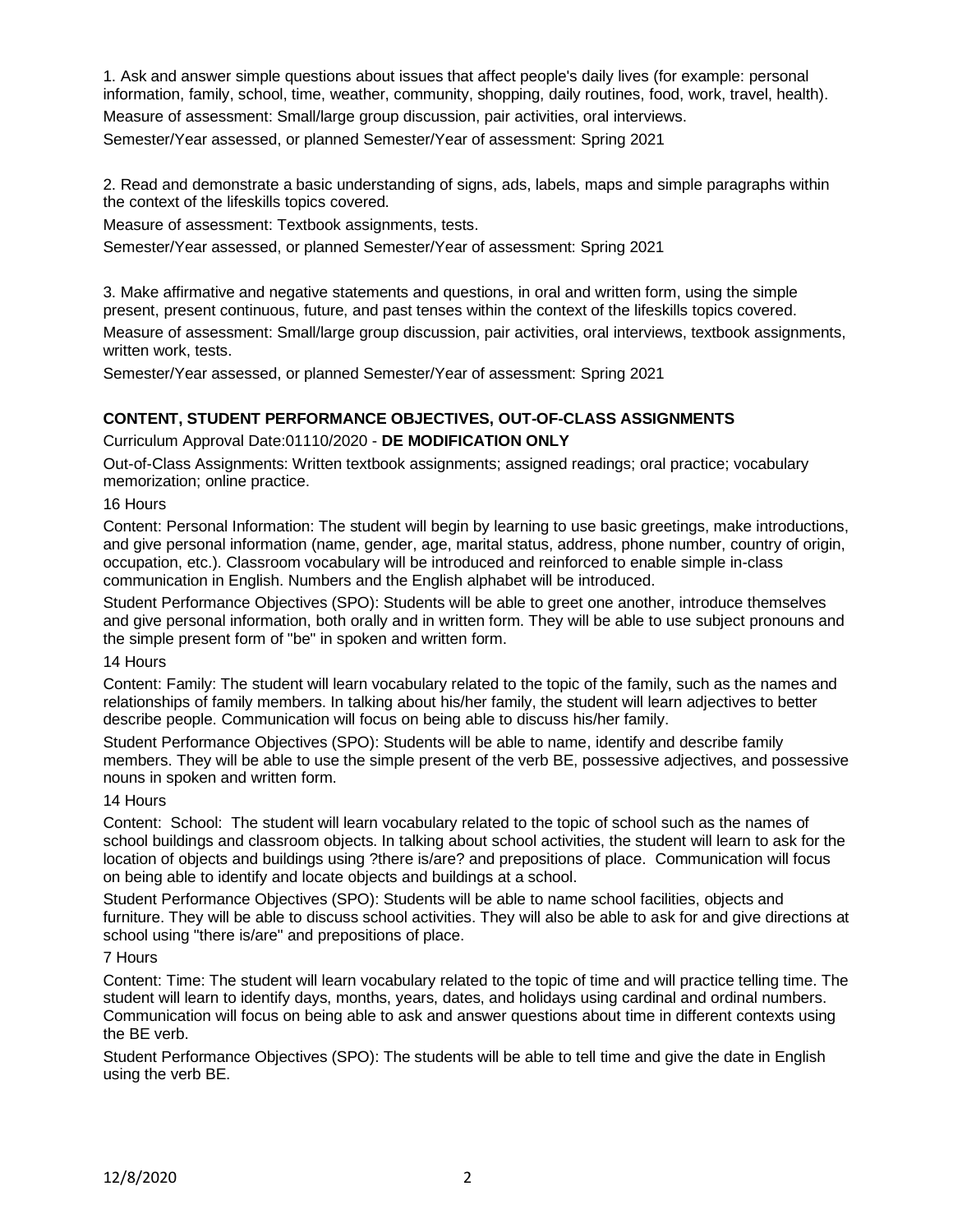# 7 Hours

Content: Weather/Seasons: Introduce the Present Continuous Tense. The student will learn vocabulary related to the topic of the weather and the seasons. The student will learn to ask about and describe the day's weather using the verb BE and the present continuous. He or she will compare the weather of the four seasons. Communication will focus on being able to discuss the weather and seasons. Student Performance Objectives (SPO): Students will be able to talk and write about weather and the characteristics of each season using the verb BE and the present continuous.

## 14 Hours

Content: Community: Introduce the Simple Present. The student will learn vocabulary related to the topic of community. The student will learn to name places and activities in the community. He or she will learn to read traffic signs and learn map reading skills. Communication will focus on being able to ask and answer questions about places and activities in the community.

Student Performance Objectives (SPO): The students will be able to name and describe places and activities in the community using the simple present and present continuous in spoken and written form. They will be able to ask for and give directions using prepositions of place. They will be able to read traffic signs and maps.

# 14 Hours

Content: Shopping: The student will learn vocabulary related to the topic of shopping, such as the names of articles of clothing and adjectives to describe the size, color, and price of clothing. Communication will focus on asking and answering questions about clothing and shopping.

Student Performance Objectives (SPO): Students will be able to talk about the size, color, and cost of clothing.

### 14 Hours

Content: Daily Routines: The student will learn vocabulary related to daily activities. He or she will learn to use the simple present and adverbs of frequency to describe his/her daily routines. The student will learn to read a schedule. Communication will focus on being able to discuss daily routines.

Student Performance Objectives (SPO): Students will be able to use the simple present to describe daily routines in spoken and written form.

#### 14 Hours

Content: Food: Introduce Count and Non-count Nouns. The student will learn vocabulary related to the topic of food, such as food names, containers, measures and weights. He or she will learn to talk about his/her favorite foods, food prices and eating habits. The student will learn to read and order from a menu. He or she will learn to distinguish between count and non-count nouns. Communication will focus on being able to describe different foods, quantities and prices.

Student Performance Objectives (SPO): Students will be able to identify and describe different foods in different quantities.

#### 14 Hours

Content: Work: Introduce the Simple Past and the modal ?can?. The student will learn vocabulary related to the topic of jobs and occupations. The student will learn to name different jobs and occupations, identify the basic duties and skills associated with those occupations, describe his/her job or occupation, and ask others about their jobs. He or she will learn to use the past tense to describe past job experiences and the modal "can" to describe job skills and abilities. The student will learn to read job ads, fill out a job application and interview for a job. Communication will focus on being able to discuss a variety of jobs and occupations and the basic duties of each.

Student Performance Objectives (SPO): Students will be able to identify different occupations and talk about the skills required for each. They will be able to describe their past job experiences using the past tense in spoken and written form.

#### 14 Hours

Content: Travel: The student will learn vocabulary related to the topic of taking a trip. The student will learn to describe his/her experience traveling on an airplane, train, and bus. He or she will learn to read a bus schedule. He or she will learn to use the past tense of "be" to describe a trip. Communication will focus on being able to ask and answer questions about a trip.

Student Performance Objectives (SPO): Students will be able to talk about trips they have taken. They will be able to describe a trip using the past tense of "be" in spoken and written form.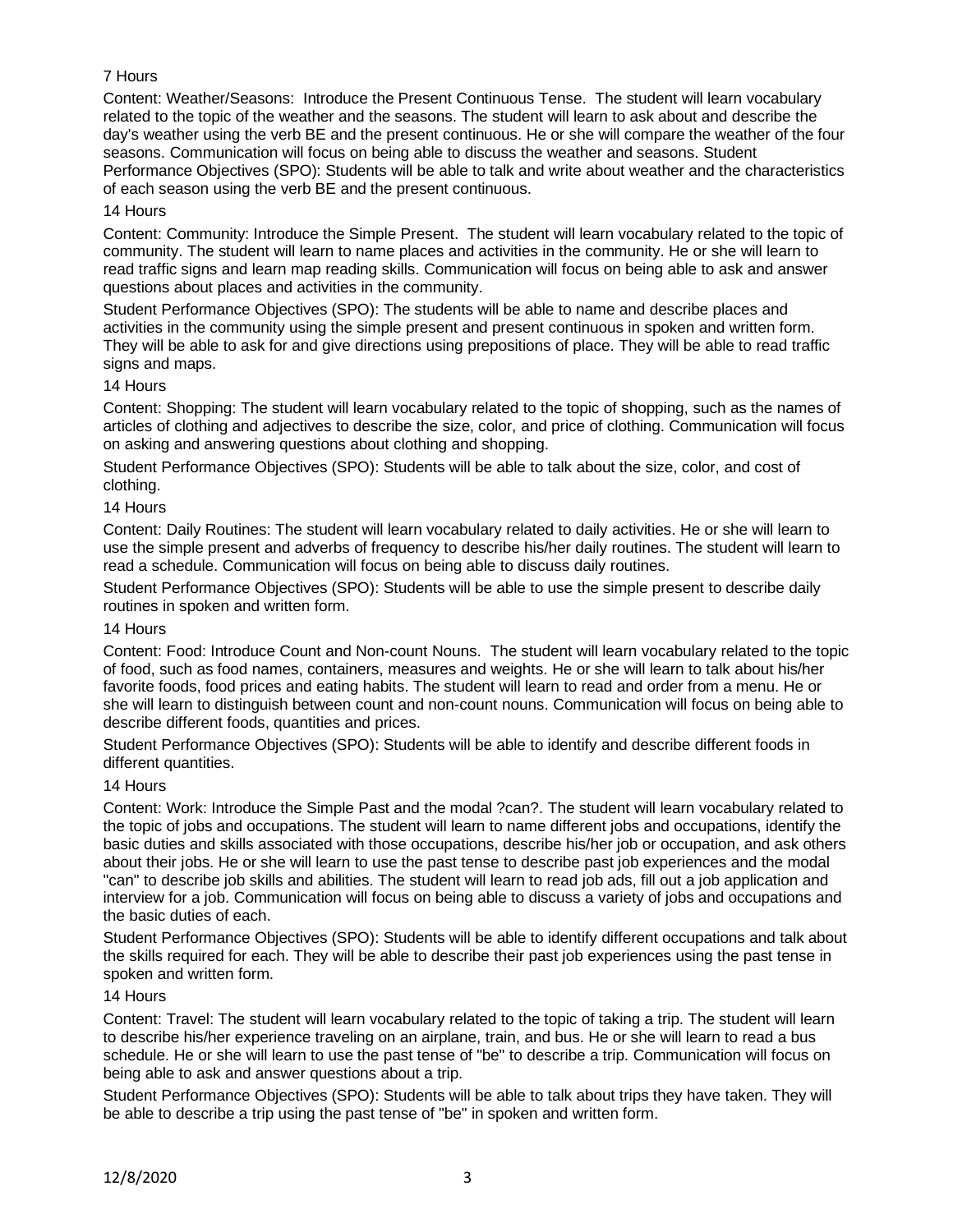## 14 Hours

Content: Health: The student will learn vocabulary related to the topic of the body and health. The student will learn to identify the external parts of the body, make a doctor's appointment, report basic health problems, follow basic instructions at a medical exam, and have a simple prescription filled. He or she will learn to use the modal "should" for giving advice. Communication will focus on being able to name the parts of the body to discuss health and health problems.

Student Performance Objectives (SPO): Students will be able to make and attend doctor appointments, have prescriptions filled, and read a prescription label.

#### 14 Hours

Content: Home: Introduce the Future Tense with ?be going to? and ?will?. The student will learn vocabulary related to the topic of the home, such as rooms, furniture and household repairs. He or she will learn to use the future tense with "going to" and "will" to describe future plans. The student will be introduced to object pronouns. Communication will focus on being able to describe the home and household repairs.

Student Performance Objectives (SPO): Students will be able to describe household repairs and read housing ads. They will be able to use the future tense as it relates to the home, both orally and in written form.

### 7 Hours

Content: Review vocabulary and grammatical structures.

Student Performance Objectives (SPO): Students will be able to carry on short conversations, read basic paragraphs and write simple sentences using the thematic vocabulary and grammar introduced during the semester.

3 Hours

Final Exam

# **METHODS OF INSTRUCTION:**

Students are taught the English language through a variety of activities that include: conversations, role playing, dialogues, reading, writing practice, and dictation. All activities are based on thematic topics of immediate use for beginning-level students who need to get basic communicative competence in English. A few suggested methods are TPR (Total Physical Response), the Natural Approach, the Communicative Approach, Cooperative Learning, and Experiential Learning.

## **OUT OF CLASS ASSIGNMENTS:**

Required Outside Hours: 360

Assignment Description:

(20 hours/week) Daily homework may include: written textbook assignments; assigned readings; oral practice; vocabulary memorization; online practice.

## **METHODS OF EVALUATION:**

Objective examinations Percent of total grade: 60.00 % Quizzes and tests. Writing assignments Percent of total grade: 20.00 % Homework and in-class assignments. Skill demonstrations Percent of total grade: 20.00 % Oral interviews and presentations.